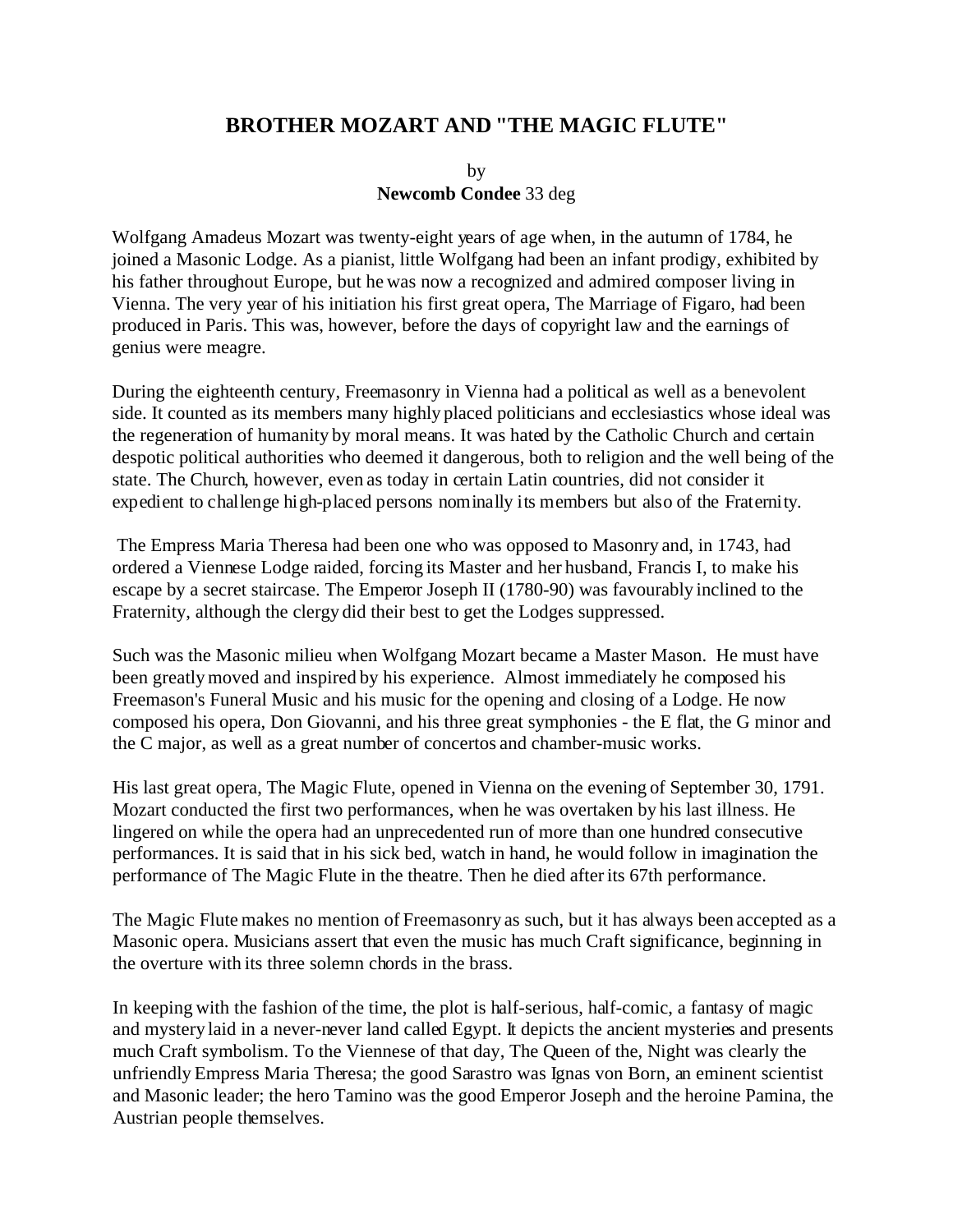The first program credited the libretto to the actor-producer, Schikaneder, but it is now thought that it was written by Giesceke, the friend and intimate of Goethe and Schiller, who probably desired to remain anonymous for political reasons. The opera has remained popular through the years and is included in the present repertoire of the Metropolitan Opera Company.

## **Liner notes posted from a Compact Disk Telarc #CD-80345 "Highlights from Die Zauberflöte (The Magic Flute) by Wolfgang Amadeus Mozart commonly referred to as "The Masonic Opera"**

The sources and influences of The Magic Flute are many, the most obvious being Lulu, or the Magic Flute by Christoph Martin Wieland, one of a collection of fairy stories published in 1786 under the title Dschinnistan.

This had already inspired several Singspiel productions by various companies with such titles as Kaspar the Bassoon Player, or The Magic Zither. But the oriental decor and magical effects taken from this source provide only one level of Mozart's work, for underlying them are pervasive references to the mysteries of Freemasonry.

Mozart, a Freemason since 1784, and Schikaneder, a fellow Mason of a different lodge, had embodied much of Masonic teaching and symbolism in their opera. In using the symbols and, by many accounts, references to the actual rituals of Freemasonry, they may have intended to make subtle demonstration of the society's high-minded purposes. It seems at least possible, in other words, that the opera was intended in part as a defense of the Masons. (For two centuries there have been rumours and speculation that Mozart was murdered by the Masons for revealing their secrets, but this seems unlikely for several reasons. His collaborator and fellow Freemason, Schikaneder, lived for another two decades. Mozart's close personal identification with Masonic tenets and his frequent contact with high-ranking leaders of the society are well-documented in his letters, and it is improbable that he would have defied the society's strictures, or that he would have been unaware of what he could use in a public work and what could not be revealed.)

The number three had a deep significance for the Masons, and it keeps occurring throughout The Magic Flute: Three Ladies, Three Boys, three temples, and so forth. A drawing of Schikaneder's revival production of 1794 shows that in the opening scene the Three Ladies kill the serpent by cutting it into three pieces. The opera's home key of E-flat (redolent of virtue, nobility, and repose) was often used by Mozart for his Masonic compositions because of its signature of three flats. Prominent in the Overture is the three-fold repetition of the Masonic rhythmic motto (short-long-long), also heard in Act II of the opera itself.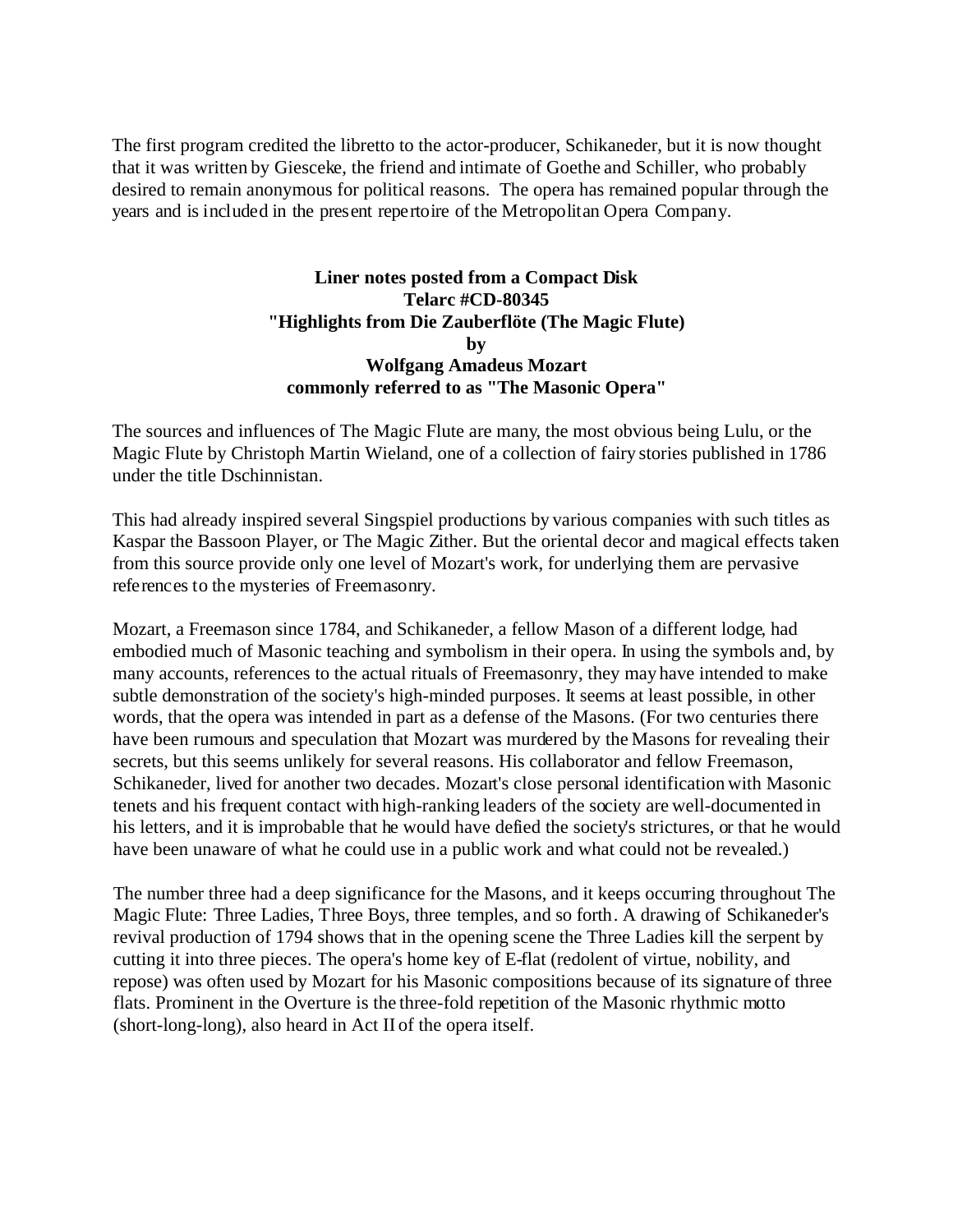Also Masonic in origin are the inscriptions on the three temples:

"Wisdom," "Reason," and "Nature." Freemasons in the audience would have recognized the symbolic armour of the guardians during the initiation trials, the earth-air-water-fire symbolism of the trials themselves, the Ladies' silver spears, Papageno's golden padlock, Sarastro's lion-drawn chariot, Tamino's death-like swoon, and the Queen of the Night's defeat by the powers of light.

In his admirable book The Magic Flute, Masonic Opera, Jacques Chailley makes a convincing argument that the trials of the opera's second act (as well as much that leads up to them in the first act) are modeled on actual Masonic initiation rituals. Even an apparently unrelated incident like Tamino's fainting spell in the opening scene, for instance, is interpreted as a reference to the beginning of such rituals, when the initiate is made to lie face down as a symbol of death to old habits of thought and action.

Brigid Brophy, in her fine study, Mozart the Dramatist, points out the origins of Masonic practices in the Eleusinian mysteries and Orphic myths of the ancient world. She documents the libretto's heavy debt to The Life of Sethos, a novel published in Paris in 1731 by the abbé Jean Terrasson Purporting to be a translation from an ancient Greek source, this book recounts the initiation of its Egyptian hero into the mysteries of Isis. As Ms. Brophy points out, "Terrasson does not (but then one would not expect him to) explicitly connect his Isiac mysteries with Masonry; indeed, it is possible that the real influence was the other way about and the Masons borrowed hints for their own ritual from Terrasson's fictionalized Egypt."

Mozart and Schikaneder were also well-acquainted with the works of Shakespeare. Many fascinating parallels between The Magic Flute and The Tempest are noted in Mozart on the Stage, by János Liebner. Sarastro, the opera's controlling force, is similar to Shakespeare's Prospero. Each plans the union of two chosen lovers but makes the way arduous in order to strengthen the bond. Monostatos and Caliban are very similar creations, symbols of our baser nature to be overcome and cast off. The unworldly innocence of the Three Boys finds its counterpart in Ariel, Prospero's sprightly servant and messenger.

Each succeeding era has seen The Magic Flute in its own way, and each of these interpretations has validity. Whether the opera is viewed as a light-hearted fantasy, Enlightenment allegory, veiled Masonic ritual, or a lost battle in the struggle for feminine equality, it speaks anew of magic and maturation to each successive generation.

## **Freemasonry in Crisis**

Since the Masonic lodges operated openly in Mozart's Vienna and numbered among their members many of the highest officials of the realm, we may ask ourselves why two Masons, Mozart and Schikaneder, felt it necessary to compromise Masonic silence and portray so many of the society's secret symbols and beliefs in a public entertainment like The Magic Flute. If they, as the eminent scholar H. C. Robbins Landon has written, "risked a long shot - to save the Craft by an allegorical opera," what was the peril by which the once-powerful society was threatened? What forces ultimately caused their attempt to be futile, ending in the complete suppression of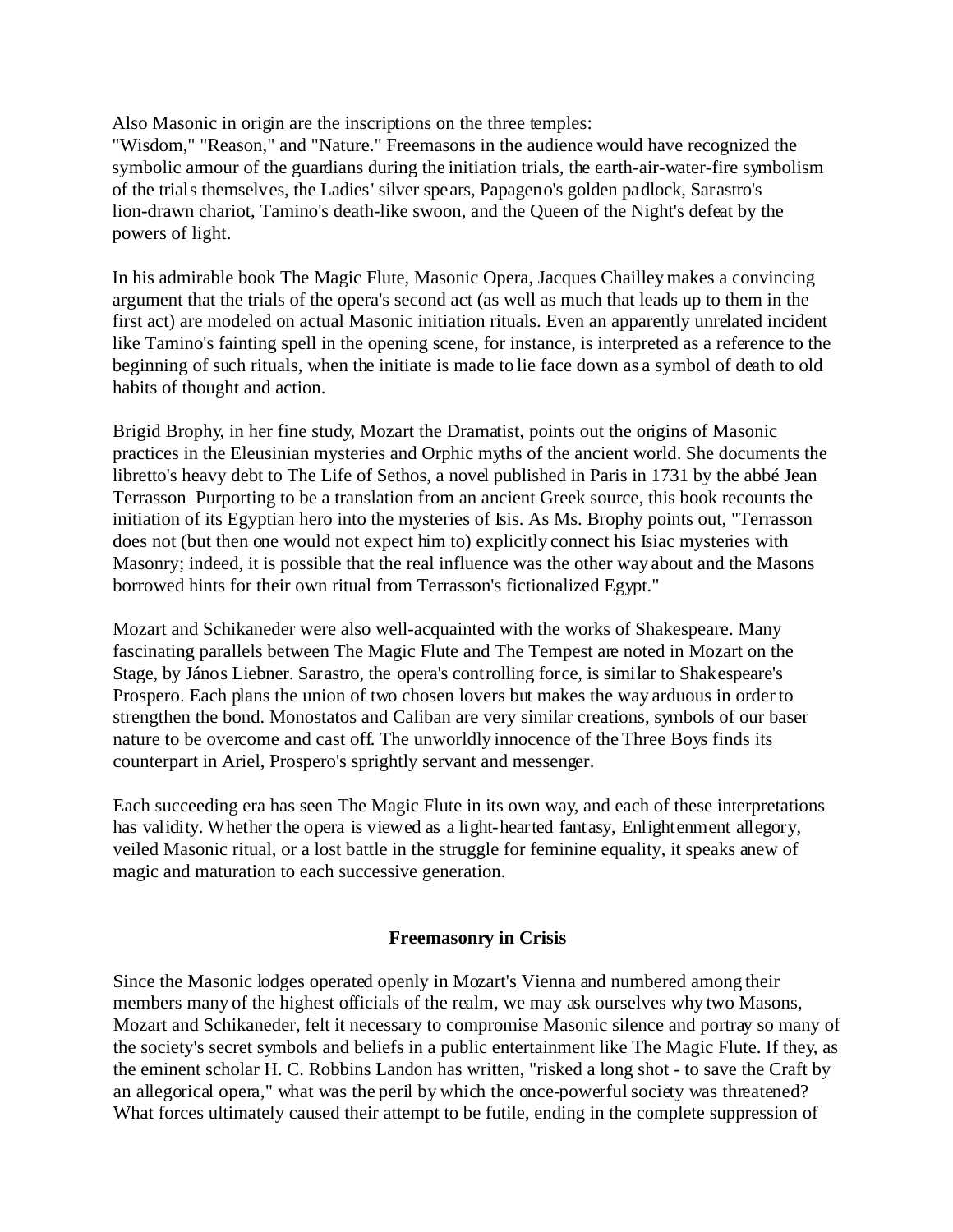Masonry only four years later?

The answers are to be found in the revolutionary cross-currents of that turbulent era, and in the involvement of many of the Masons, even many of the highly placed aristocrats, in activities that threatened the thrones of Europe.

Freemasonry evolved from some of the craftsmen's guilds of the Middle Ages (which helps explain its name and why its adherents refer to it as the Craft), but its rise to prominence began in the mid-eighteenth century. Its espousal of Wisdom, Beauty, Knowledge, and Truth made it attractive to adherents of Enlightenment philosophies (with their de-emphasis of traditional religion in favour of individual moral advancement), which included most of the best minds in Europe and America. Viennese Masons included Mozart, who joined in 1784, his friend and admirer Franz Joseph Haydn, initiated in 1785, and Mozart's father Leopold, who joined at his son's instigation in 1785 and advanced to the third degree of membership in just sixteen days. The head of Mozart's lodge was Prince Nikolaus Esterházy, Haydn's patron and a high-ranking diplomat in the imperial government. Freemasonry thrived in the empire despite the enmity of the Roman Catholic Church (a Papal Bull condemning the Craft in 1738 was simply ignored in Austria and its territories) and that of the powerful Empress Maria Theresa (whose younger son, the future Leopold II, had reputedly been elevated to the Eighteenth Degree of the Scottish Rite of Masonry).

But although a succession of Austrian emperors took a benign view of Masonry's espousal of the Enlightened notion that all men are perfectible through Reason, they naturally smelled treason when certain of the Masons went a step further and argued that in a fully enlightened society there was no need for monarchs. Masonry's insistence on shrouding its inner workings in secrecy worked against it, for the code of silence allowed treasonous sects to flourish within the Craft and at the same time caused government officials to imagine Masonic excesses much greater that those that actually occurred. In the end, the emperor felt he had no choice except to ban Masonry outright.

Probably the most virulently anti-monarchic sect of Masonry was the Illuminati, founded in Bavaria by Adam Weishaupt, a university professor, in 1776. Weishaupt joined the Masons the following year and soon allied the Illuminati with them. The sect's original aim was to fight evil and defend good causes, but this was soon expanded with anti-clerical and anti-royalist sentiments. The Illuminati operated for only a decade and probably never had more than 2000 members, but they panicked the royalty, who became suspicious of all Masonry.

The crowned heads had good reason to connect Masonic Lodges with revolutionary activities. Many of the leaders of the American colonies' revolt against their British king in 1776 were Masons, including George Washington, Benjamin Franklin, and Thomas Jefferson. In France Masons were behind the push for republican government that led to the French Revolution (which, incidently, went much further than those high-minded aristocrats had foreseen and claimed most of them among its victims). The Austrian emperor heard first-hand reports of the uproar in Paris from his sister, the French Queen Marie-Antoinette.